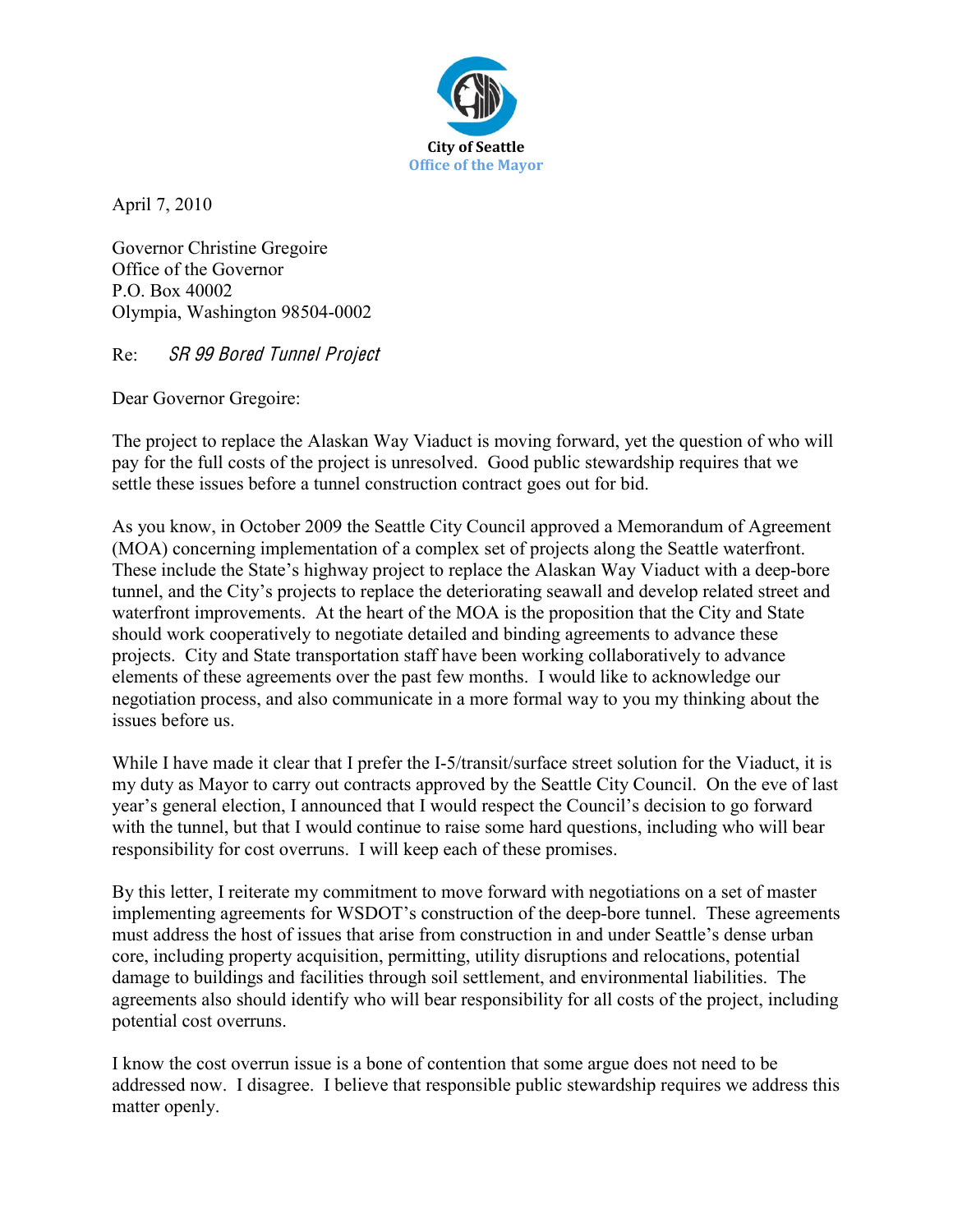Governor Christine Gregoire Page 2 April 7, 2010

The original understanding between the City and the State, as reflected in the letter agreement signed by you, Mayor Nickels and Executive Sims, on January 13, 2009, was that each party would bear responsibility for costs on its respective portions of the project. The State Legislature has since adopted a different position with respect to any overruns. The State's enabling legislation for Alaskan Way Viaduct replacement project, RCW 47.01.402, provides in part:

The state's contribution [to the tunnel project] shall not exceed two billion four hundred million dollars. If costs exceed two billion four hundred million dollars, no more than four hundred million [dollars] of the additional costs shall be financed with toll revenue. Any costs in excess of two billion eight hundred million dollars shall be borne by property owners in the Seattle area who benefit from replacement of the existing viaduct with the deep bore tunnel.

This approach to funding — where a vaguely defined subset of local taxpayers would bear responsibility for potential cost overruns on a State highway project — is unprecedented in Washington.

Since taking office on January 1, I have heard two rationales for ignoring this statutory language. The first is that project planners are continuing to refine the engineering on which the cost estimates are based, and so we can be reasonably certain that the project will stay within budget. While I respect the expertise of WSDOT engineers and their diligence in moving the project forward, I believe the greatest risk of cost overruns will arise if and when the boring machine encounters unforeseen problems, such as undocumented utility lines, equipment failures, or unexpected soil conditions. In other words, major risks may not be apparent until after tunneling is underway. That has been the experience with other tunneling projects. At this early stage, we cannot be confident that cost overruns will not occur. And, if the risk is truly remote, there is no need for extraordinary provisions imposing the risk on Seattle-area property owners.

The second rationale offered for ignoring the statutory language is that the language itself is unenforceable. Indeed, some members of the Seattle City Council have publicly asserted that the City cannot be forced to pay for overruns on a State-managed highway project. At the same time, many State legislators insist that the Legislature meant what it said — the State's financial obligation is capped and any additional costs will be the responsibility of Seattle-area property owners.

In my view, much of this discussion misses the point. The Legislature's ultimate goal seems clear, as does the \$2.4 billion funding limit. If the existing statute does not fully accomplish its objectives, the Legislature may attempt further steps to place the burden of cost overruns on City government, or a yet-to-be created local taxing district. The prospect that these matters will be left for the courts and the Legislature to resolve while the work is ongoing — or, worse, that the work itself would be brought to a stop — is not acceptable.

Office of the Mayor Tel (206)684-4000 Seattle City Hall, 7th Floor Fax (206) 684‐5360 600 Fourth Avenue, PO Box 94749 TDD (206) 684‐8811 Seattle, WA 98124‐4749 www.seattle.gov